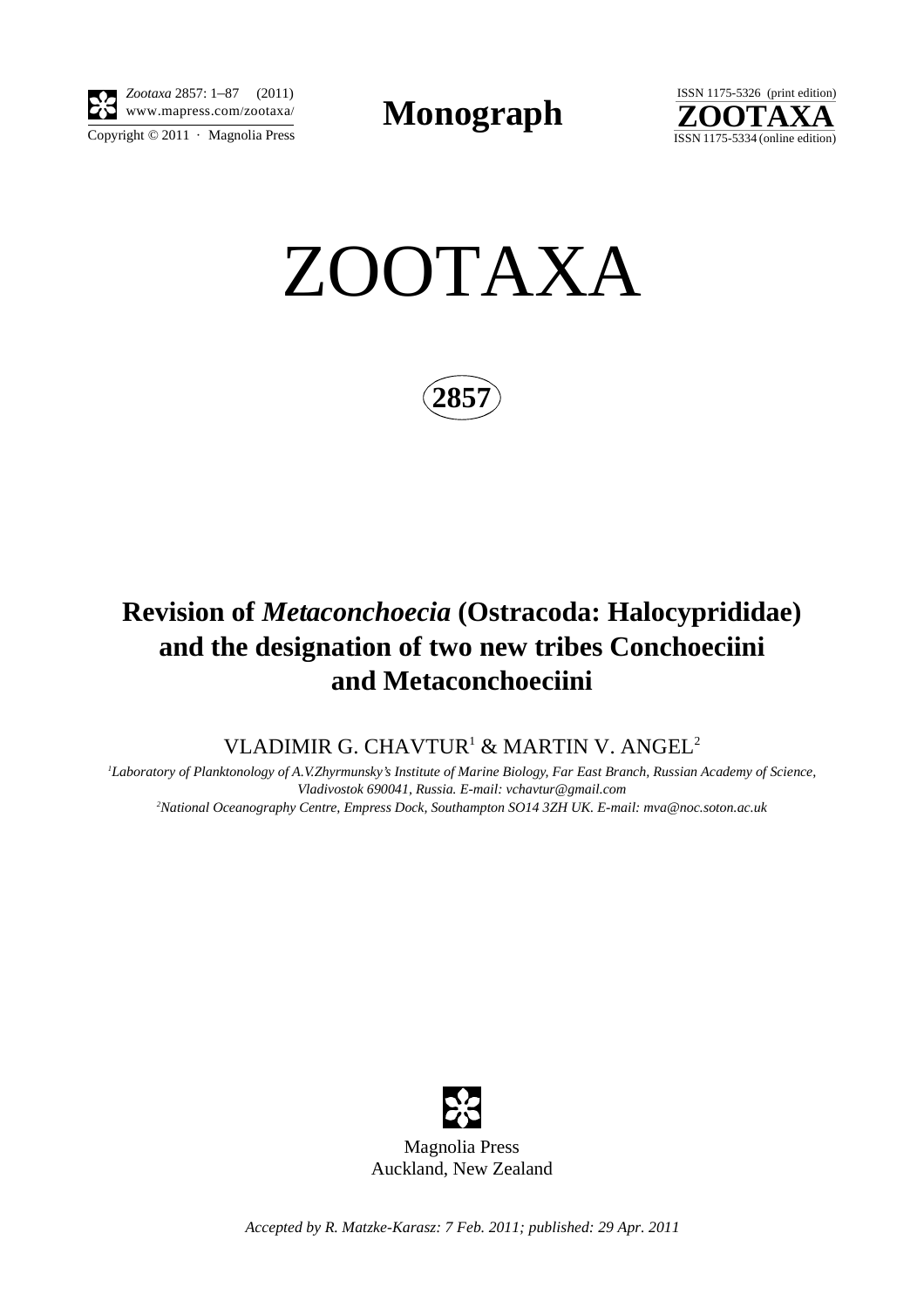Vladimir G. Chavtur & Martin V. Angel **Revision of** *Metaconchoecia* **(Ostracoda: Halocyprididae) and the designation of two new tribes Conchoeciini and Metaconchoeciini** (*Zootaxa* 2857)

84 pp.; 30 cm. 29 April 2011 ISBN 978-1-86977-713-5 (paperback) ISBN 978-1-86977-714-2 (Online edition)

FIRST PUBLISHED IN 2011 BY Magnolia Press P.O. Box 41-383 Auckland 1346 New Zealand e-mail: zootaxa@mapress.com http://www.mapress.com/zootaxa/

© 2011 Magnolia Press

All rights reserved.

No part of this publication may be reproduced, stored, transmitted or disseminated, in any form, or by any means, without prior written permission from the publisher, to whom all requests to reproduce copyright material should be directed in writing.

This authorization does not extend to any other kind of copying, by any means, in any form, and for any purpose other than private research use.

ISSN 1175-5326 (Print edition) ISSN 1175-5334 (Online edition)